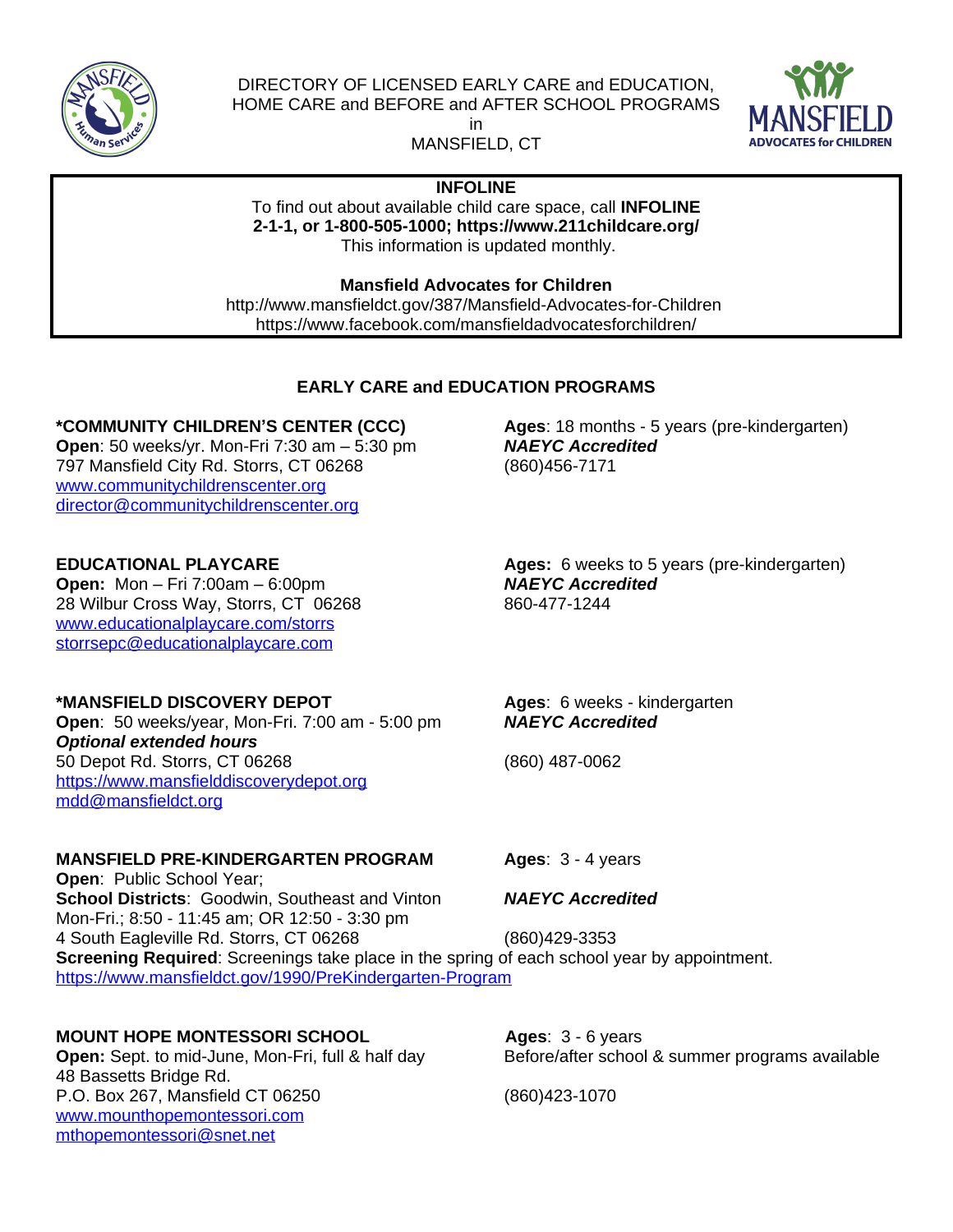## **OAK GROVE MONTESSORI ELEMENTARY Ages**: 2 yrs.9 mos. - 12 yrs. **and PRESCHOOL Open:** Sept. to mid-June, Mon-Fri, full & half day Before and after school care available 132 Pleasant Valley Rd. Mansfield Center, CT 06250 (860)456-1031 [www.ogms.org](http://www.ogms.org) [admin@ogms.org](mailto:admin@ogms.org)

**\*UCONN CHILD DEVELOPMENT LABS Ages**: 6 weeks - 5 years **Open**: End of August - June; Mon-Fri.; 7:30am - 5:30pm *NAEYC Accredited* 843 Bolton Rd, U-ll7, Storrs, CT 06269-1117 (860)486-2865 [www.childlabs.uconn.edu](http://www.childlabs.uconn.edu)

**& EARLY LEARNING CENTER Open:** all year (except 7 holidays); Mon.-Fri., 7:00am - 5:30pm. 1208 Stafford Rd. Storrs Mansfield, CT 06268 (860)429-5240 [www.willowhousedaycare.homestead.com](http://www.willowhousedaycare.homestead.com) [willowhouse1@att.net](mailto:willowhouse1@att.net)

**NOTE: \* indicates CT Office of Early Childhood School Readiness Grant Funded Center. For an application, please contact the Early Childhood Services Coordinator at (860)429-3338.**

# **MANSFIELD PRESCHOOL SCREENING**

Do you have a young child, three or four years old, who has not had a preschool learning experience and/or who is having social, learning or speech and language difficulties? If so, the services of **Mansfield's Early Childhood Assistance Program** are available to you and your child.

A screening will be offered to provide information and to address any concerns you may have regarding your child's development. The program also enrolls typical children as a way of providing integration opportunities for the children with special needs.

For more information, call Mansfield Public Schools at (860)429-3353.

### **BEFORE and AFTER SCHOOL PROGRAMS**

**MANSFIELD PARKS & RECREATION Ages:** K-5 (MCC) K-8 (VES and SES) **BEFORE & AFTER SCHOOL FRIENDS PROGRAM Open:** Please call for available times and locations Jared Redmond, Recreation Coordinator 10 South Eagleville Rd. Storrs, CT 06268 (860)429-3015, ext. 6107 [www.mansfieldcc.com](http://www.mansfieldcc.com)

**WILLOW HOUSE PRESCHOOL Ages: 6 weeks - 9 years**